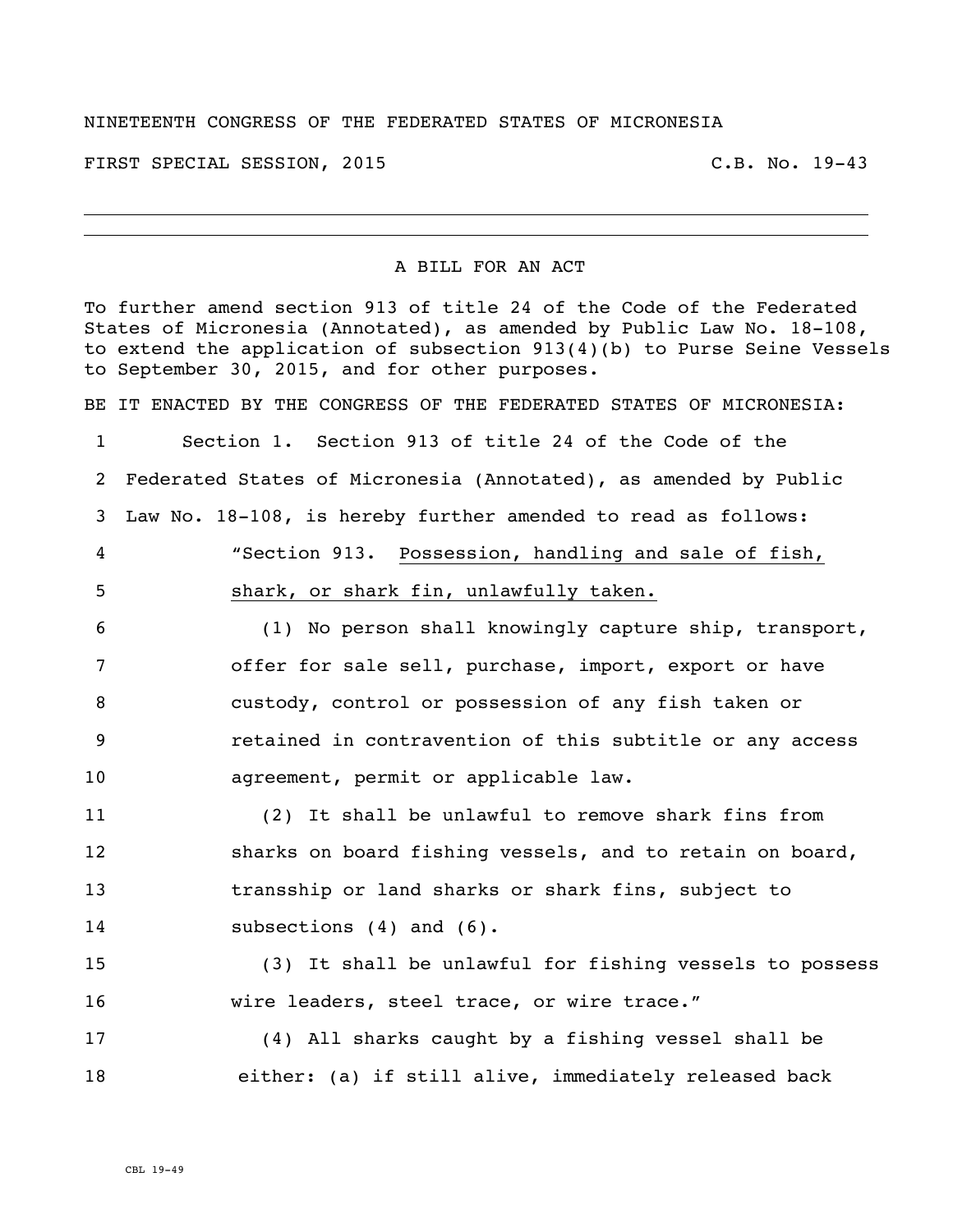C.B. No. 19-43

 into the ocean. Fishing vessels must ensure that sharks are released whole, and that sharks are not unnecessarily harmed during the release process; or (b) if dead, landed at a transshipment port in the Federated States of Micronesia. Fishing vessels must ensure that sharks are landed whole with all shark fins attached to **the carcass PROVIDED THAT** [Purse Seine vessels shall be 8 exempted from] the application of subsection 913(4)(b) to Purse Seine vessels shall commence on September 30, 10 2015. [for six months from the effective date of this **act.**]

 (5) It shall be unlawful to purchase, offer for sale or sell sharks or shark parts, including shark fins which have been removed on board a vessel, transshipped or landed in contravention of this section.

 (6) Any person who holds a license or permit from the Authority to conduct scientific research on sharks and carries out activities in accordance with that license or permit shall not be held in contravention of this section."

 (7) Any person who commits an act in violation of this section shall be subject to a civil penalty of not less than \$50,000 and not more than \$250,000.

 (8) It shall be a rebuttable presumption that any sharks caught or shark fins possessed by a fishing

of 3